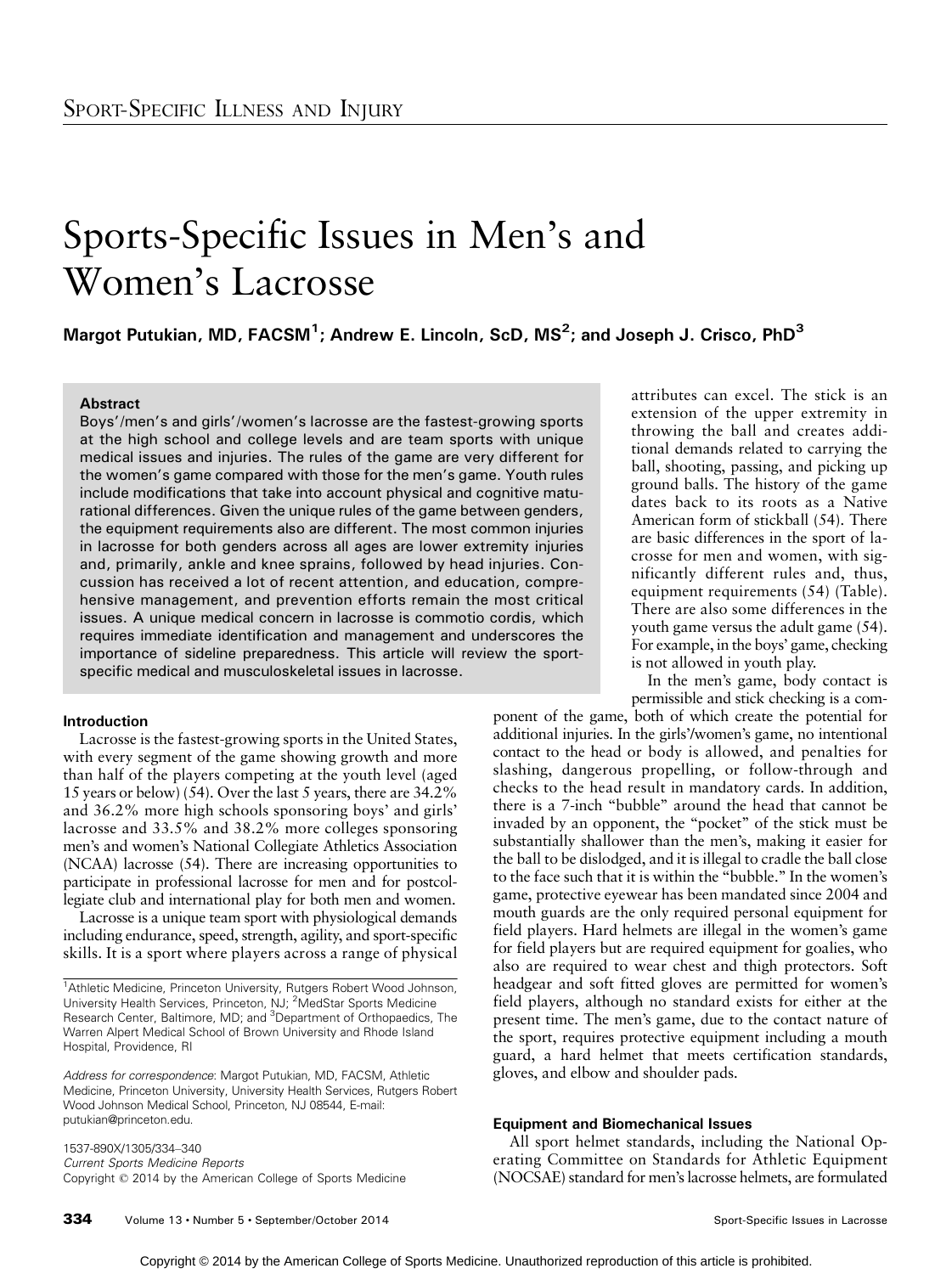Table.<br>Equipment and rule comparison for men's and women's lacrosse (reprinted with permission from U.S. Lacrosse (51); updated July 14, 2014). Equipment and rule comparison for men's and women's lacrosse (reprinted with permission from U.S. Lacrosse (51); updated July 14, 2014).

|           | Women's Rules                                                                                                                    | Men's Rules                                                                                                                                                                                                                                                                  | Rationale                                                                                                                                                                                                                                                                                                                                                                                                                                                                                                                                                                                                                                                                                                                                                                                                                                                                                                                                                                                                                                                                                                                                                                                                                                                                                                                                                                                                                     |
|-----------|----------------------------------------------------------------------------------------------------------------------------------|------------------------------------------------------------------------------------------------------------------------------------------------------------------------------------------------------------------------------------------------------------------------------|-------------------------------------------------------------------------------------------------------------------------------------------------------------------------------------------------------------------------------------------------------------------------------------------------------------------------------------------------------------------------------------------------------------------------------------------------------------------------------------------------------------------------------------------------------------------------------------------------------------------------------------------------------------------------------------------------------------------------------------------------------------------------------------------------------------------------------------------------------------------------------------------------------------------------------------------------------------------------------------------------------------------------------------------------------------------------------------------------------------------------------------------------------------------------------------------------------------------------------------------------------------------------------------------------------------------------------------------------------------------------------------------------------------------------------|
| Equipment | easier ball dislodgement. Mesh<br>Shallow pocket rule allows for<br>No pocket in stick is allowed<br>pockets are not allowed.    | ket rule requires more<br>aggressive checking.<br>Deeper poc                                                                                                                                                                                                                 | Pockets impact the ease at which the ball will dislodge from the stick (when shooting or<br>passing or after being checked) and the speed the ball travels.                                                                                                                                                                                                                                                                                                                                                                                                                                                                                                                                                                                                                                                                                                                                                                                                                                                                                                                                                                                                                                                                                                                                                                                                                                                                   |
|           | The length of stick is defined and<br>is the same for all field players.                                                         | The length of the stick is different<br>for positions.                                                                                                                                                                                                                       | is not allowed in women's lacrosse, and the stick cannot be used to hold, hit, or detain<br>as long as the player is in the act of passing, shooting, or attempting to scoop the ball.<br>The stick/shaft is not used the same way in men's/women's lacrosse. Cross-checking<br>other players in women's lacrosse. In men's lacrosse, stick-on-body play is permitted                                                                                                                                                                                                                                                                                                                                                                                                                                                                                                                                                                                                                                                                                                                                                                                                                                                                                                                                                                                                                                                         |
|           | Protective eyewear and mouth<br>guards are required.                                                                             | ds are required<br>Mouth guar                                                                                                                                                                                                                                                | Eyewear is required in the women's game to prevent orbital eye injuries, where the helmet<br>and face mask provide the same function in the men's game. Properly fitted mouth<br>guards covering the top set of teeth are required to prevent serious dental injuries.                                                                                                                                                                                                                                                                                                                                                                                                                                                                                                                                                                                                                                                                                                                                                                                                                                                                                                                                                                                                                                                                                                                                                        |
|           | Soft headgear is optional                                                                                                        | the NOCSAE standard are required.<br>Men's lacrosse helmets certified to                                                                                                                                                                                                     | While there is currently no performance specification for women's lacrosse soft headgear,<br>lacrosse, a field player would not be permitted to wear a men's lacrosse helmet because<br>the women's rules prohibit it based on the concerns that it would be deemed dangerous<br>body contact and collision are part of the game, and because of this, protective helmets<br>emphasis of safety and limited contact in rules of the women's game, it is believed that<br>allowing helmets would place athletes at greater risk of bodily injury. In men's lacrosse,<br>soft headgear is allowed to prevent facial and head lacerations. Because contact to the<br>been an issue, hard helmets have not been required or deemed necessary. In women's<br>collision/contact, and catastrophic head injuries have not been documented. Given the<br>parts that protrude (face mask). A men's lacrosse helmet standard was developed to<br>to other nonhelmeted players on the field due to the fact that a hard shell helmet has<br>head or body is illegal in the women's game, and catastrophic head injuries have not<br>address the types of head injuries seen in full-contact men's lacrosse: skull fractures,<br>injuries in women's lacrosse are caused by stick or ball to head impacts, rather than<br>contusions, and other catastrophic head injuries. The most common types of head<br>and equipment are necessary. |
|           | Soft fitted gloves are allowed.                                                                                                  | Arm pads, shoulder pads, and heavy<br>gloves are required.                                                                                                                                                                                                                   |                                                                                                                                                                                                                                                                                                                                                                                                                                                                                                                                                                                                                                                                                                                                                                                                                                                                                                                                                                                                                                                                                                                                                                                                                                                                                                                                                                                                                               |
|           | gloves,<br>Goalie: helmets certified to the<br>protectors, mouth guards,<br>and shin pads are required<br>NOCSAE standard, chest | Goalie: helmets certified to the NOCSAE<br>standard, chest protectors, mouth<br>guards, gloves, and shin pads are<br>required.                                                                                                                                               |                                                                                                                                                                                                                                                                                                                                                                                                                                                                                                                                                                                                                                                                                                                                                                                                                                                                                                                                                                                                                                                                                                                                                                                                                                                                                                                                                                                                                               |
| Contact   | Aggressive stick checking and<br>body contact are illegal.                                                                       | stick checking and body<br>contact are legal.<br>Aggressive                                                                                                                                                                                                                  |                                                                                                                                                                                                                                                                                                                                                                                                                                                                                                                                                                                                                                                                                                                                                                                                                                                                                                                                                                                                                                                                                                                                                                                                                                                                                                                                                                                                                               |
|           | Cross-checking is illegal.                                                                                                       | Cross-checking is illegal.                                                                                                                                                                                                                                                   |                                                                                                                                                                                                                                                                                                                                                                                                                                                                                                                                                                                                                                                                                                                                                                                                                                                                                                                                                                                                                                                                                                                                                                                                                                                                                                                                                                                                                               |
|           | Any contact with the head from<br>a stick will result in a yellow or<br>red card (time loss) penalty.                            | cross-check or with any part of his body.<br>Any follow-through that makes contact<br>A player shall not initiate contact to an<br>with the head or neck is also a rule<br>violation, resulting in a 2- or 3-min<br>opponent's head or neck with a<br>nonreleasable penalty. |                                                                                                                                                                                                                                                                                                                                                                                                                                                                                                                                                                                                                                                                                                                                                                                                                                                                                                                                                                                                                                                                                                                                                                                                                                                                                                                                                                                                                               |
|           | Body checks and slashes are major<br>fouls and will result in a yellow<br>or red card (time loss) penalty.                       | any contact initiated by the<br>head will result in an automatic 2- or<br>3-min nonreleasable penalty.<br>High hits or                                                                                                                                                       |                                                                                                                                                                                                                                                                                                                                                                                                                                                                                                                                                                                                                                                                                                                                                                                                                                                                                                                                                                                                                                                                                                                                                                                                                                                                                                                                                                                                                               |

www.acsm-csmr.org **335** and the current Sports Medicine Reports **335**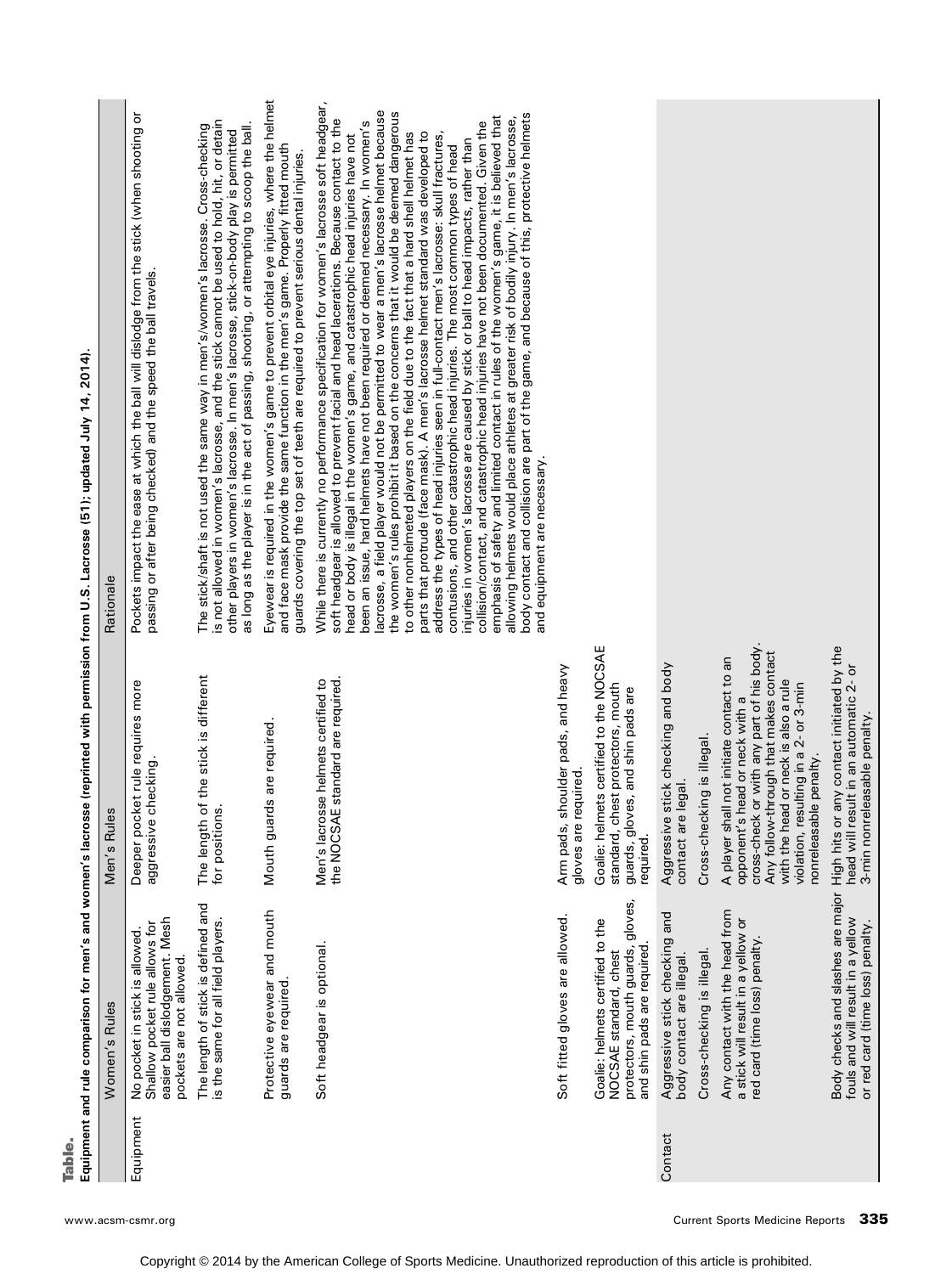specifically to mitigate the risk of skull fracture and subdural hematomas but do not address the risk of concussion. Since skull fractures and traumatic brain injuries are not a recorded concern in girls' or women's lacrosse, many feel that helmets are inappropriate and there is controversy regarding whether adding a helmet might cause unanticipated consequences (e.g., false sense of protection or increase in injury by increasing surface area or weight).

The ball used in lacrosse also has been under scrutiny, and in January 2014, all three governing bodies for lacrosse in the United States, the NCAA, U.S. Lacrosse, and National High School Federation, decided to mandate the use of a ball meeting the NOCSAE standard (54). Having a standard ensures uniformity and, ideally, safety.

An important aspect of lacrosse is advancing the ball by carrying it using a circular motion of the stick or "cradling" it. Cradling stabilizes the ball within the stick pocket, increasing the force that an opposing player needs to dislodge the ball. In men's lacrosse, dislodgement of the opponents' ball is achieved by stick and body checks, while in women's lacrosse, it is limited to stick checks. The construction and design of the head of the lacrosse stick evolved from originally wooden to plastic in the 1970s, to modern designs of alloyed metals, and the evolution to a narrow or ''bulb'' shaped head. With this design evolution, the modern head greatly increases the player's ability to stabilize the ball and subsequently require more forceful checks to dislodge the ball (35). Some early modern head designs worked so well that the ball would not be dislodged until extremely violent checks were laid. A scientific approach to qualify the relationship between head design and ball stability is surprisingly challenging, so sport-governing bodies have turned to restrict the design characteristics and shape of the heads. Rules regarding both head and stick designs are now in place and are specific to gender and the level of play.

The evolution of and the gender differences in stick design also are associated with increased shot speeds. While rigorous scientific evidence demonstrating increased shot speeds are associated with higher incidence and severity of injury does not exist, governing bodies often respond conservatively to changes in stick design that are associated with increased shot speed. Livingston (35) examined the effects of stick design on ball speed in a video study of a single player and 24 different lacrosse stick models. Livingston's (35) findings supported the general belief that stick design influences ball speed; shot speed was lowest for wooden sticks, increased for sticks with plastic heads, and increased even further with the more contemporary plastic head design. A recent study to determine whether the lacrosse stick performs as a passive extension of the player's hands during the shot or whether the stick contributes a ''whipping action'' that further increases the ball shot found that both men's and women's stick ''whipped'' the ball faster than predicted, but the increase with the men's stick  $(3.5 \text{ m}\text{s}^{-1} (7.8 \text{ mph}))$  was substantially faster than the increase with the women's stick  $(0.7 \,\mathrm{m}\,\mathrm{s}^{-1}$   $(1.5 \,\mathrm{mph})$ ) (10). Given that the stick shafts were of similar mechanical stiffness, the difference in sticks performance was associated with the head of the sticks, it was postulated that it was most likely due to the difference in pockets; the men's pocket is substantially deeper, allowing the release of the ball at a higher speed.

Chest protectors, worn by both male and females goalies, have been designed to reduce the risk of musculoskeletal injuries from ball shots. No standard for design or performance exists for chest protectors in lacrosse or other sports. Manufacturers have developed chest protectors that perform extremely well to mitigate the risk of musculoskeletal injuries. As will be discussed later, chest protectors tragically do not prevent commotio cordis (CC), which occurs when a blunt nonpenetrating blow to the chest at a critical time in the cardiac cycle can lead to fatal arrhythmia.

### Specific Injuries in Lacrosse

The top three game injuries at the college level for both male and female players are ankle sprains, knee ligament internal derangements, and concussions. Ankle sprains, muscle tendon strains, and knee internal derangements are the most common practice injuries (12,13,22). Although less common, upper extremity injuries such as acromioclavicular sprains and fractures to the hand and thumb also are significant, especially in the men's game where contact and checking are components of the game. Medical issues are not captured as easily in the literature, and less frequent but serious concerns related to lacrosse include heat-related illness, nutritional requirements, and CC. These issues are especially important in the youth player, given the increased risk for heat illness, increased nutritional requirements of youth players, and increased pliability of the chest wall and, therefore, increased likelihood of CC in youths.

Ankle sprain injuries in lacrosse are not unique in terms of their mechanism, management, or prevention (23). These injuries are typically due to noncontact cutting, dodging, or torsion activities (22). Although common, they are typically not severe in terms of time loss or complications. Injury prevention strategies include evaluating for preexisting ankle instability during the preparticipation examination, complete rehabilitation and recovery, and initiating taping or bracing and rehabilitation to protect the athlete from further injury (16,23).

Knee internal derangements, specifically anterior cruciate ligament (ACL) injuries, are significant injuries in lacrosse (12,13,22). Treatment of ACL injury can be surgical with rehabilitation afterwards or rehabilitation by itself, and a Cochrane Review has concluded that more quality randomized trials are necessary in order to determine which is preferred (34) The management of these injuries should be individualized and consider the individuals' occupation, sports activities, and associated injuries (50). If high-risk activities such as return to competitive sport with cutting and pivoting demands or a concomitant repairable meniscus injury are present, then surgical treatment is preferred (50). No matter the initial management decision, the time loss after ACL injury is significant.

The mechanism of ACL injury in lacrosse at all levels and both genders appear to be similar: noncontact or indirect mechanism injuries (12,13,22) most likely due to the cutting and pivoting. Several risk factors that may predispose an athlete to ACL injury have been presented (3,9,21,43,50). A full discussion of these risk factors is beyond the scope of this review.

Several studies have demonstrated an increase in ACL injury incidence in women's sports compared with that in their male counterparts (23,50). Although women's lacrosse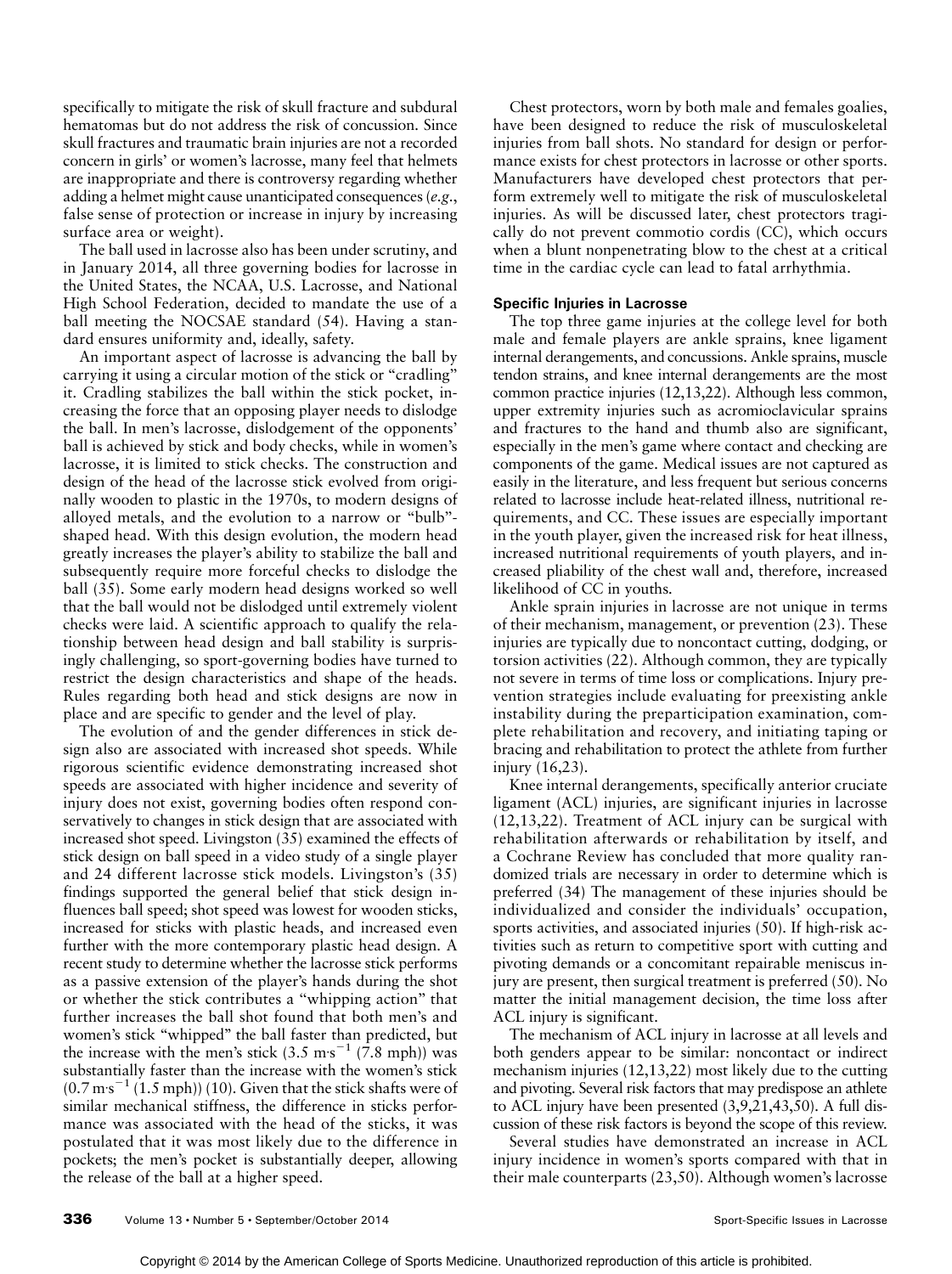has a higher incidence of ACL injury compared with that in field hockey, it remains significantly lower than that in women's basketball, soccer, and gymnastics (23,50). Mihata et al. (41) compared injury incidence in lacrosse as well as soccer and basketball, and although the incidence was higher in women for soccer and basketball compared with that in their male counterparts, the incidence in lacrosse was equal between genders. In a meta-analysis, Prodromos et al. concluded the same (47).

Among female athletes, field hockey athletes experience a lower incidence of ACL injury compared with that in other sports, and some have attributed this to the bent over positioning that players have while using a stick to move the ball on the ground in field hockey versus carrying a stick up above the head in lacrosse (4). A recent study supports this by demonstrating a decreased knee flexion angle during landing in female lacrosse players compared with that in field hockey players (4).

ACL injury prevention is important, and several programs have been developed, which incorporate balance training, plyometrics, strengthening, and feedback to alter biomechanical and neuromuscular variables (42,46,53). Several programs have been shown to reduce ACL injury (25,36,43,56), and these ideally should be initiated in youth players as part of their prepractice regimen.

### Head and Eye Injuries/Concussion

Head injuries and concussion are important injuries in lacrosse at all levels of play. Significant attention has been paid to this injury in the sport, especially as it relates to the women's game and the concern for head protection.

Recent efforts have identified the risk of concussion in men's and women's game at the collegiate, scholastic, and youth levels of play (12,13,27,29,30). At the college level, the incidence of concussion in women's lacrosse is well below women's ice hockey and soccer but slightly higher than that in women's field hockey, basketball, softball, and volleyball, and on the men's side, the incidence is just below football but higher than men's ice hockey, wrestling, and soccer (44). These rankings by concussion rates are similar at the high school level (24,44). In the men's game, the mechanism of concussive injury is attributed to player-to-player contact, whereas in the women's game, it is primarily incidental contact with the stick (6,12,13,29,30). Despite different mechanisms of injury, the importance of education, medical management, and return to play issues of the concussed athlete is otherwise no different in lacrosse and other sports.

The management of athletes with sport-related concussion (SRC) is comprehensive and includes preseason planning, education, initial evaluation, postinjury assessment, disposition, return to play decisions, and consideration of long-term neurological health. Several recent publications have addressed sports concussion management using the best available evidence (17,18,40,48) and will not be discussed in detail. Preseason planning includes incorporating questions regarding modifiers of concussion (49) and a baseline assessment of athletes' symptoms, cognitive function, and postural stability (e.g., Sideline Concussion Assessment Tool (SCAT) 3, National Football League sideline tool (45,52)). This baseline assessment then can be compared with an athletes' postinjury assessment if a concussive injury occurs, and the SCAT2, and thus SCAT3, has been shown to be useful in evaluating SRC (49). The use of computerized or paper-and-pencil neurocognitive testing also can be included and is beneficial as part of the baseline and/or postinjury assessment, although not required (17,18,40,50). The management of sports concussion has evolved rapidly over the past several years, facilitated by a greater understanding of the potential for both shortand long-term sequelae. Early recognition and comprehensive management is important, with emphasis on education, prevention, and gradual stepwise return to play (17,18,40,48).

Having a concussion plan as part of the emergency action plan (EAP) is important for lacrosse. Although such events are rare, being prepared for more serious head injury such as an intracranial bleed, skull fracture, or cervical spine injury is an important part of sideline preparedness (20). The return to play progression should include an incremental increase both in exertion and risk for contact (17,18,40). The rate of progression is individualized, taking into account the players' history of concussion, emotional readiness, and other modifiers (18,40).

Several efforts have been in place to address concussion in lacrosse. Injury prevention efforts include evaluating playing environment and behaviors, coaching techniques, officiating, rule enforcement, education, and protective equipment. U.S. Lacrosse has partnered with the U.S. Centers for Disease Control and Prevention to develop lacrosse-specific educational information for youth (8) and has developed educational videos and additional resources (54) specific to the sport lacrosse.

Rules in men's lacrosse that illegalize hits to the head and blows to the body that follow through to the head are important modifications at the college level (44) that can make a difference in preventing injury. Rule modifications and enforcement and promoting fair play can make a difference in reducing head exposures (2). U.S. Lacrosse has developed initiatives to remove checking in youth play by making it a penalty and developing the ''Compete with Class & Honor the Game'' program that encourages playing behaviors that promote safety and avoid injury (54).

When considering sports-related concussion, it is critical to understand how protective equipment may mitigate injury risk and severity as well as the limitations of this equipment in preventing injury. No helmet prevents all concussions, and, although mouth guards are effective in preventing dental injury, there is no conclusive data that they prevent concussions. Recent findings suggest that helmet design may limit impact forces and risk of concussion in football and lacrosse (51,7). Whether this can translate to men's lacrosse is unclear.

Protective eyewear has been mandated in the women's game since 2004 due to the risk of significant eye injury. An evaluation of the eyewear showed an 84% reduction (incident rate ratio,  $0.16$ ;  $95\%$  confidence interval,  $0.06-0.42$ ) in eye injuries during the years following the mandate compared with the years that preceded it (28). While similar results were found for protective eyewear in high school field hockey players (26), more research is needed to determine the role of headgear and protective equipment in preventing head and facial injuries.

#### Medical Issues in Lacrosse

Medical issues specific to lacrosse include CC, nutrition issues, and heat-related illness. The sport-specific demands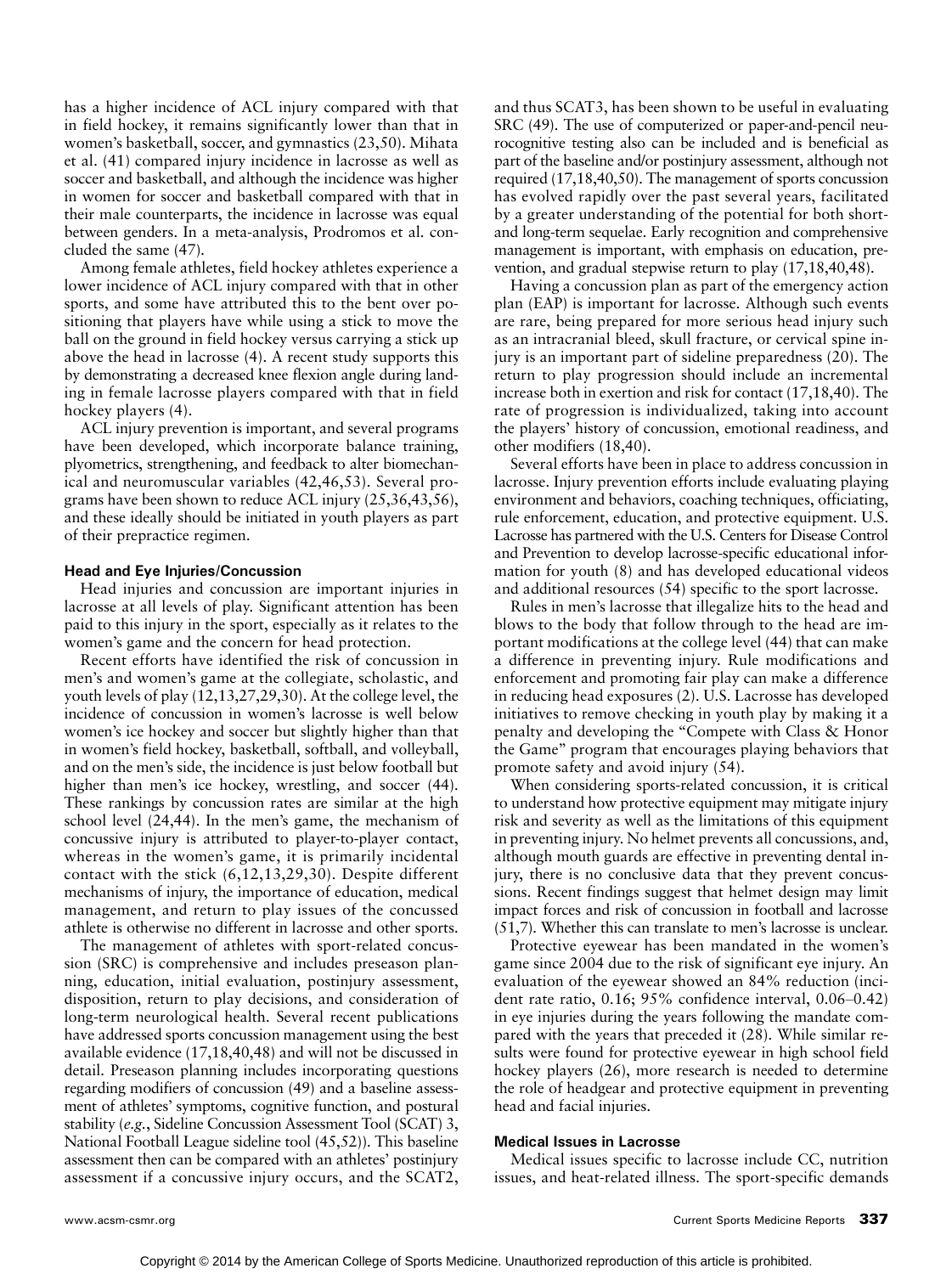pose nutritional requirements that may be increased when environmental issues such as altitude or heat are encountered. Understanding the role of nutrition in performance, especially in situations where athletes are playing multiple games on consecutive days, is important for the team physician (19).

Heat illness is an important issue for all athletes but raises concern for lacrosse, and especially in youth among whom thermoregulation can be impaired, tournament play is frequent, and in male players where protective equipment can impede heat loss. Due to the prolonged nature of play and the nutritional demands, heat issues can be exacerbated when fluid and electrolyte loss and subsequent dehydration occur. In addition, when athletes are exposed to heat over several hours and/or days, such as in a tournament setting, there is a cumulative effect and the risks of heat illness are increased. Heat illness remains an issue for all sports, especially in settings where dehydration, poor acclimatization, and significant heat and humidity occur. Several measures can prevent heat illness, including proper hydration, acclimatization to heat, use of ice towels during practices, scheduled periods of time-out, and, if heat illness occurs, rapid cooling using immersion and cooling fans (1).

CC is a life-threatening injury that can occur as a result of a blunt nonpenetrating blow to the chest (over the heart) at a critical time in the cardiac cycle, causing an often fatal arrhythmia. CC has been reported as the second leading cause of death in young athletes and is more likely to occur when the chest wall is pliable, with those aged 12 to 15 years being at greatest risk (37). No cases have been reported in girls' or women's lacrosse. Cases of CC reported in the United States typically involve small projectiles, such as baseballs, hockey pucks, and lacrosse balls that strike the chest. In other parts of the world, CC has been reported in sports such as soccer and cricket, suggesting that it may not be limited to small projectiles (38). What appears to be consistent is a blow to the chest at a vulnerable period in the cardiac cycle, 10 to 20 ms prior to the peak of the T wave (31,32). Using an animal model, Link et al. (31,32) demonstrated that the blow often occurs over the cardiac silhouette at an optimal velocity of 40 mph, with ventricular fibrillation as the most common arrhythmia. CC is difficult to recognize, but if an athlete sustains a blow to the chest and subsequently drops to the ground, it should be considered and the EAP should be initiated with emphasis on early access to defibrillation (15).

In the reported cases of CC in the United States, the overall survival is poor at 16% (37). In those cases where cardiopulmonary resuscitation was initiated and defibrillation occurred, the survival rate is higher (41%), but overall, the outcome is disappointing, with emergency measures within and after 3 min associated with 25% and 3% survival rate, respectively (37). In the swine model of CC, early defibrillation after experimentally reproduced induction of ventricular fibrillation (VF) was associated with a significantly improved outcome (33). In those situations where the animal model produced ventricular fibrillation and an automated external defibrillator (AED) was placed within 2 min, over 90% of the animals survived, whereas at 4 min, the survival rate dropped to 40% (33). Translating the animal model directly to clinical application is not possible, but this research underscores the importance of having an emergency plan that includes access to early defibrillation in arrhythmias to maximize the potential for survival.

Prevention of CC includes education, emergency planning, and equipment considerations. Recognizing CC can be difficult, and in reviewing the EAP with players, parents, coaches, and administrators, reviewing the presentation of CC is useful (5). In addition, rehearsing the EAP with health care providers and emergency personnel should include scenarios such as CC.

The use of current chest protectors in sports such as lacrosse and baseball has not been shown to be effective in preventing CC in both a swine model of CC and the clinical reports of CC in humans (14,37,55). Additional research to develop chest protectors for lacrosse (11) and sports such as hockey and baseball is needed. The use of safety baseballs has been associated with a decrease in the occurrence of ventricular defibrillation in an animal model of CC (32). At 40 mph, the softest safety balls triggered ventricular fibrillation in 11% of balls using an experimental model compared with 19% and 22% of harder safety balls and 69% of standard baseballs (32). This represents a promising area of research in lacrosse to prevent CC.

Education efforts are important not only in recognizing potential CC events, initiating the EAP, and early defibrillation but also because it relates to playing behaviors in preventing CC, in particular deliberately attempting to block shots with the body. A review of CC in lacrosse identified 23 sudden death events at the high school and college levels between 1980 and 2007, with 10 sustaining a blow to the chest prior to their collapse and without evidence of underlying structural disease (39). Four of these were in goalkeepers wearing chest protection. In some, athletes were attempting actively to block a shot on goal. The overall mortality was no different in lacrosse compared with that in other sports in this study, but the propensity of CC to occur was felt to be higher in lacrosse than that in hockey and baseball (39). Youth players should be discouraged actively, by coaches and program administrators, to participate in shot blocking.

#### **Conclusions**

Men's and women's lacrosse are distinct team sports that involve running, cutting, agility, and sport-specific skills. They are governed by drastically different rules and, therefore, equipment needs. Ankle sprains, knee internal derangement, and head injuries are the most common game injuries, and ACL injuries are the most severe injuries based on time loss. The mechanism for concussion is different in the men's and women's games, and additional research is needed to evaluate the management and prevention of these injuries. Lacrosse is the fastest-growing sport at the high school and college level for both boys/men and girls/women, and efforts to prevent injury and illness that can make the game safer are under way. Attention to youth rules and efforts to educate athletes, coaches, parents, and administrators regarding the importance of recognizing signs and symptoms of concussion and CC is useful in avoiding significant morbidity and mortality. Efforts to implement injury prevention strategies, such as ACL prevention programs and emergency action planning, can make the game safer.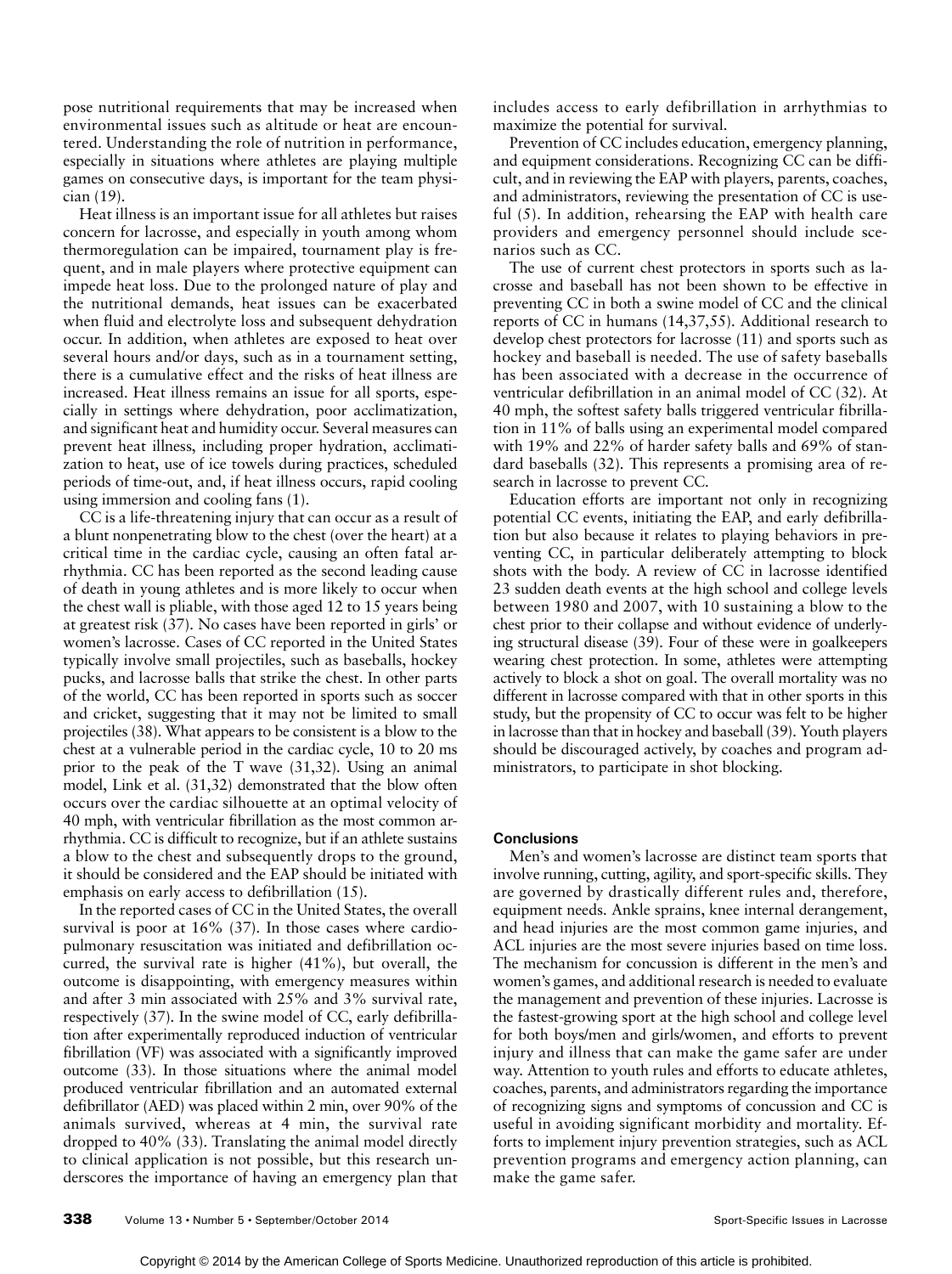#### References

- 1. Armstrong LE. Exertional heat stroke in American football: persistent battles, research frontiers. Curr. Sports Med. Rep. 2010; 9:125-7.
- 2. Benson BW, McIntosh AS, Maddocks D, et al. What are the most effective risk-reduction strategies in sport concussion? Br. J. Sports Med. 2013; 47:321-6.
- 3. Boden BP, Dean GS, Feagin JA, et al. Mechanisms of anterior cruciate ligament injury. Orthopedics. 2000; 23:573-8.
- 4. Braun HJ, Shultz R, Malone M, et al. Differences in ACL biomechanical risk factors between field hockey and lacrosse female athletes. Knee Surg. Sports Traumatol. Arthrosc. 2014. [Epub ahead of print].
- 5. Casa DJ, Guskiewicz KM, Anderson SA, et al. National athletic trainers association position statement preventing sudden death in sports. J. Athl. Train.  $2012: 47:96 - 118.$
- 6. Caswell SV, Lincoln AE, Almquist JL, et al. Video incident analysis of concussions in girls' high school lacrosse. Am. J. Sports Med. 2012; 40:756-62.
- 7. Caswell SV, Deivert RG. Lacrosse helmet designs and the effects of impact forces. J. Athl. Train. 2002; 37:164-71.
- 8. Center for Disease Control Educational Information. Available from: [http://](http://www.cdc.gov/concussion/HeadsUp/sports_specific.html) [www.cdc.gov/concussion/HeadsUp/sports\\_specific.html.](http://www.cdc.gov/concussion/HeadsUp/sports_specific.html) Accessed 7 May 2014.
- 9. Chappell JD, Creighton RA, Giuliana C, et al. Kinematics and electromyography of landing preparation in vertical stop-jump: risks for noncontact anterior cruciate ligament injury. Am. J. Sports Med. 2007; 35:235-41.
- 10. Crisco JJ, Rainbow MJ, Wang E. Modeling the lacrosse stick as a rigid body underestimates shot ball speeds. J. Appl. Biomech. 2009; 25:184-91.
- 11. Dau N, Cavanaugh J, Bir C, et al. Evaluation of injury criteria for the prediction of commotio cordis from lacrosse ball impacts. Stapp. Car Crash J. 2011: 55:251-79.
- 12. Dick R, Lincoln A, Agel J, et al. Descriptive epidemiology of collegiate women's lacrosse injuries: National Collegiate Athletic Association Injury Surveillance System, 1988-1989 through 2003-2004. J. Athl. Train. 2007; 42:262-9.
- 13. Dick R, Romani W, Agel J, et al. Descriptive epidemiology of collegiate men's lacrosse injuries: National Collegiate Athletic Association Injury Surveillance System, 1988-1989 through 2003-2004. J. Athl. Train. 2007; 42:255-61.
- 14. Doerer JJ, Haas TS, Estes NA, et al. Evaluation of chest barriers for protection against sudden death due to commotio cordis. Am. J. Cardiol. 2007; 99:857-9.
- 15. Drezner JA, Courson RW, Roberts WO, et al. Inter association Task Force recommendations on emergency preparedness and management of sudden cardiac arrest in high school and college athletic programs: a consensus statement. Clin. J. Sport Med. 2007; 7:87-103.
- 16. Handoll JJ, Rowe BH, Quinn KM, et al. Interventions for preventing ankle ligament injuries. Cochrane Database Syst. Rev. 2001:CD000018.
- 17. Harmon KG, Drezner JA, Gammons M, et al. American Medical Society for Sports Medicine. Position Statement: concussion in sport. Br. J. Sports Med. 2013; 47:15-26.
- 18. Herring S, Cantu R, Kibler WB, et al. Concussion (mild traumatic brain injury) and the team physician: a consensus statement. Med. Sci. Sports Exerc. 2011; 43:2412-22.
- 19. Herring S, Kibler W, Putukian M, et al. Selected issues for nutrition and the athlete: a team physician consensus statement. Med. Sci. Sports Exerc. 2013; 45:2378-86.
- 20. Herring SA, Kibler WB, Putukian M, et al. Sideline preparedness for the team physician: a consensus statement - 2012 update. Med. Sci. Sports Exerc.  $2012$ ; 44:2442-5.
- 21. Hewett TE, Torg JS, Boden BP. Video analysis of trunk and knee motion during non-contact anterior cruciate ligament injury in female athletes: lateral trunk and knee abduction motion are combined components of the injury mechanism. Br. J. Sports Med. 2009; 43:417-22.
- 22. Hinton R, Lincoln A, Almquist J, et al. Epidemiology of lacrosse injuries in high school-aged girls and boys. A 3-year prospective study. Am. J. Sports Med. 2005; 33:1-11.
- 23. Hootman J, Dick R, Agel J. Epidemiology of collegiate injuries for 15 sports: summary and recommendations for injury prevention initiatives. *J. Athl. Train.* 2007; 42:311-9.
- 24. Institute of Medicine and National Research Council. Sports-Related Concussions in Youth; Improving the Science, Changing the Culture. Washington (DC): The National Academies Press, 2013.
- 25. Junge A, Lamprecht M, Stamm H, et al. Countrywide campaign to prevent football injuries in Swiss amateur players. Am. J. Sports Med. 2010; 39(1):57-63.
- 26. Kriz PK, Comstock RD, Zurakowski D, et al. Effectiveness of protective eyewear in reducing eye injuries among high school field hockey players. Pediatrics. 2012; 139:1069-75.
- 27. Lincoln AE, Caswell SV, Almquist JL, et al. Trends in concussion incidence in high school sports: a prospective 11-year study. Am. J. Sports Med. 2011; 39:958-63.
- 28. Lincoln AE, Caswell SV, Almquist JL, et al. Effectiveness of the women's lacrosse protective eyewear mandate in the reduction of eye injuries. Am. J. Sports Med. 2012; 40:611-4.
- 29. Lincoln AE, Caswell SV, Almquist JL, et al. Video incident analysis of concussions in boys' high school lacrosse. Am. J. Sports Med. 2013; 41:756-61.
- 30. Lincoln AE, Hinton RY, Almquist JL, et al. Head, face and eye injuries in scholastic and collegiate lacrosse; a 4 year prospective study. Am. J. Sports Med. 2007; 35:207-15.
- 31. Link MS, Maron BJ, VanderBrink BA, et al. Impact directly over the cardiac silhouette is necessary to produce ventricular fibrillation in an experimental model of commotio cordis. J. Am. Coll. Cardiol. 2001; 37:649-54.
- 32. Link MS, Baron BJ, Wang PJ, et al. Reduced risk of sudden death from chest wall blows (commotio cordis) with safety baseballs. Pediatrics. 2002;  $5:873 - 7$ .
- 33. Link MS, Maron BJ, Stickney RE, et al. Automated external defibrillator arrhythmia detection in a model of cardiac arrest due to commotio cordis. J. Cardiovasc. Electrophysiol. 2003; 14:83-7.
- 34. Linko E, Harilainen A, Malmivaara A, et al. Surgical versus conservative interventions for anterior cruciate ligament ruptures in adults. Cochrane Database Syst. Rev. 2005; 18:CD001356.
- 35. Livingston LA. Recent crosse designs increase ball velocity: implications for injury in women's lacrosse. *J. Sci. Med. Sport.* 2006; 9:299–303.<br>doi: 10.1016/j.jsams.2006.05.022.
- 36. Mandlebaum BR, Silvers HJ, Watanabe DS, et al. Effectiveness of a neuromuscular and proprioceptive training program in preventing anterior cruciate ligament injuries in female athletes: 2-year follow-up. Am. J. Sports Med. 2005; 33:1003-10.
- 37. Maron BJ. Sudden death in young athletes. N. Engl. J. Med. 2003; 349:1064-75.
- 38. Maron BJ, Ahluwalia A, Haas TS, et al. Global epidemiology and demographics of commotio cordis. Heart Rhythm. 2011; 8:1969-71.
- 39. Maron BJ, Doerer JJ, Hass TS, et al. Commotio cordis and the epidemiology of sudden death in competitive lacrosse. Pediatrics. 2009; 124:966-71.
- 40. McCrory P, Meeuwisse WH, Aubry M, et al. Consensus Statement on concussion in sport: the 4th International Conference on Concussion in Sport held in Zurich, November 2012. Br. J. Sports Med. 2013; 47:250-8.
- 41. Mihata LC, Beutler AI, Boden BP. Comparing the incidence of anterior cruciate ligament injury in collegiate lacrosse, soccer and basketball players: implications for anterior cruciate ligament mechanism and prevention. Am. J. Sports Med. 2006; 34:899-904.
- 42. Myer GD, Ford KR, McLean SG, et al. The effects of plyometric versus dynamic stabilization and balance training on lower extremity biomechanics. Am. J. Sports Med. 2006; 34:445-55.
- 43. Myklebust G, Engerbretsen L, Braekken IH, et al. Prevention of anterior cruciate ligament injuries in female team handball players: a prospective intervention study over three seasons. Clin. J. Sport Med. 2003; 13:71-8.
- 44. National Collegiate Athletic Association Web site information: NCAA Health and Safety Website. NCAA Required Concussion Management Plan; [cited 2010 Jun 15]. Available from: [http://www.ncaa.org/health-and-safety/](http://www.ncaa.org/wps/myportal/ncaahome?WCM_GLOBAL_CONTEXT=/ncaa/ncaa/academis+and+athletes/personal+welfare/health+and+safety/concussion) [concussion-guidelines](http://www.ncaa.org/wps/myportal/ncaahome?WCM_GLOBAL_CONTEXT=/ncaa/ncaa/academis+and+athletes/personal+welfare/health+and+safety/concussion). Sports Medicine Handbook 2013-2014. Available from: [http://www.ncaapublications.com/p-4328-2013-14-ncaa-sports-medicine](http://www.ncaapublications.com/p-4328-2013-14-ncaa-sports-medicine-handbook.aspx)[handbook.aspx.](http://www.ncaapublications.com/p-4328-2013-14-ncaa-sports-medicine-handbook.aspx) National Collegiate Athletic Association approach to concussion. Available from: [http://www.ncaa.org/about/resources/media-center/ncaa](http://www.ncaa.org/about/resources/media-center/ncaa-approach-concussions)[approach-concussions](http://www.ncaa.org/about/resources/media-center/ncaa-approach-concussions). National Collegiate Athletic Association Men's Lacrosse Rules. Available from: [http://www.ncaapublications.com/p-4279-2013](http://www.ncaapublications.com/p-4279-2013-and-2014-mens-lacrosse-rules-and-interpretations-updated-feb-2014.aspx) [and-2014-mens-lacrosse-rules-and-interpretations-updated-feb-2014.aspx](http://www.ncaapublications.com/p-4279-2013-and-2014-mens-lacrosse-rules-and-interpretations-updated-feb-2014.aspx). Accessed 9 May 2014.
- 45. National Football League Sideline Concussion Assessment Tool [Internet]. Available from: http:/nflhealthandsafety.files.wordpress.com/2011/01/nflconcussion-tool-post-injury.pdf. Accessed 13 July 2014.
- 46. Onate JA, Guskiewicz KM, Marshall SW, et al. Instruction of jump-landing technique using videotape feedback; altering lower extremity motion patterns. Am. J. Sports Med. 2005; 33:831-42.
- 47. Prodromos CC, Han Y, Rogowski J, et al. A meta-analysis of the incidence of anterior cruciate ligament tears as a function of gender, sport, and a knee injury-reduction regimen.  $Arthroscopy$ . 2007; 23:1320-1325.e6.
- 48. Putukian M, Kutcher J. Current concepts in the treatment of sports concussion. Neurosurgery. 2014, [in press].
- 49. Putukian M, Echemendia R, Dettwiler-Danspeckgruber A, et al. Prospective clinical assessment using Sideline Concussion Assessment Tool-2 (SCAT-2) testing in the evaluation of sport related concussion in college athletes. Clin. J. Sports Med. June 2014 [Epub ahead of print].
- 50. Renstrom P, Ljungqvist A, Arendt A, et al. Non-contact ACL injuries in female athletes: an International Olympic Committee current concepts statement. Br. J. Sports Med. 2008; 42:394-412.